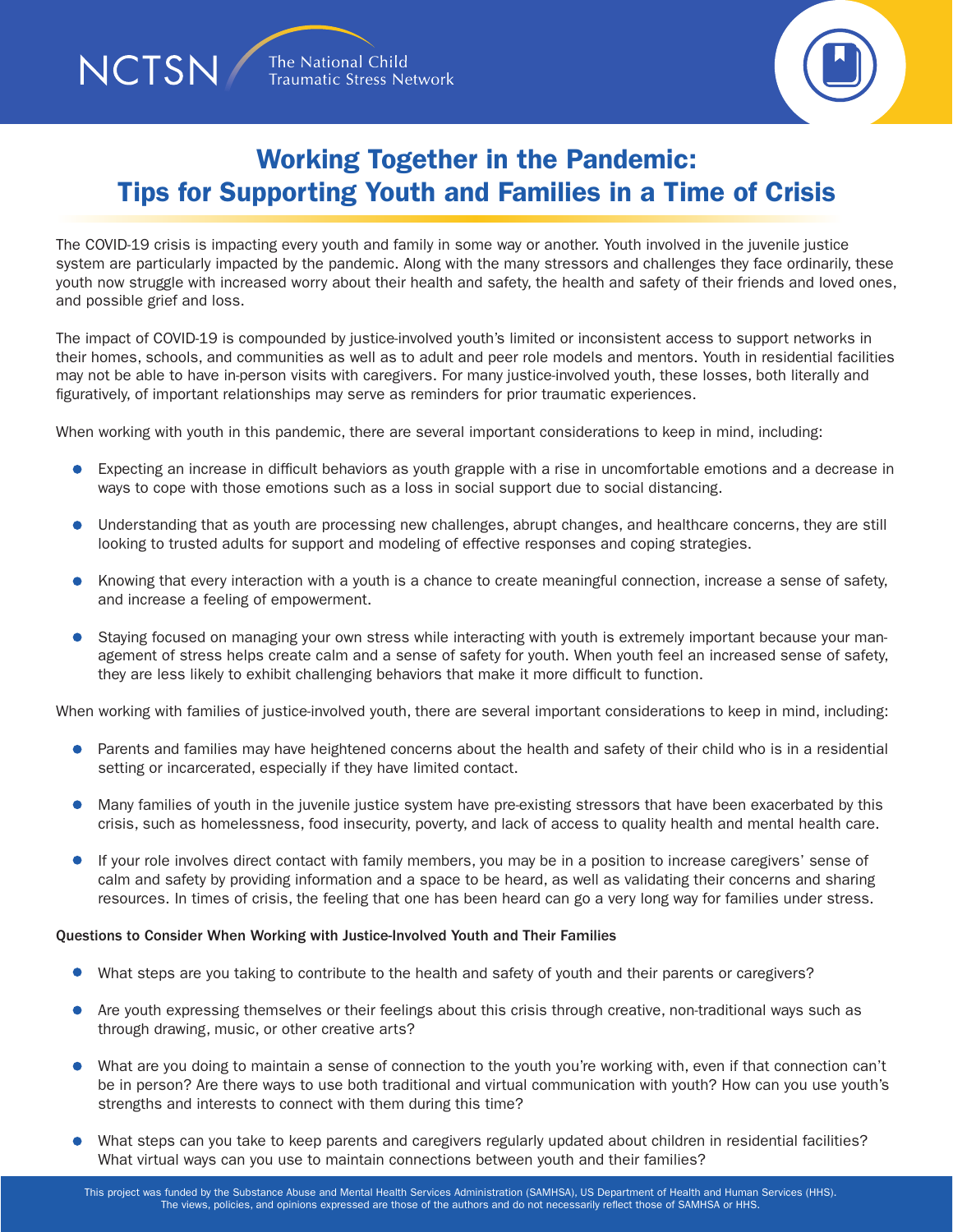- Are there resources you can provide to parents and caregivers who need additional support?
- Are you taking steps to manage your own stress as you're interacting with youth and families?

#### Dos and Don'ts of Working with Youth and Families in a Time of Crisis

DO *listen and help each youth and family member sort out their thoughts and feelings in a way that they feel is most helpful – listening carefully and supportively to youths and family members actually saves more time and effort than it takes.*

**DON'T** offer generic reassurance or coping tactics, false hope or encouragement, or promises that you cannot fulfill.

#### DO *learn what has happened in the lives of youths and family members so that you can understand where they're coming from.*

**DON'T** make assumptions about what has happened or why certain events have particular meaning for each individual.

#### DO *learn and support what each youth and each family member hold as their core values.*

**DON'T** assume that a youth or family member has no morals or positive values.

#### DO *learn about the specific ways the pandemic has affected the youth's and family members' personal life and their personal relationships.*

**DON'T** overlook the importance of personal relationships and activities that have been negatively impacted or assume that those relationships and activities are lost forever or beyond repair.

#### DO *nonjudgmentally acknowledge distress expressed by youths or family members as understandable in the circumstances and relate it to their core values.*

**DON'T** provide simplistic reassurance or advice or attempt to convince them to feel or think differently.

DO *creatively build on youths' and family members' strengths, interests, and talents to brainstorm modified or alternative coping tactics.*

**DON'T** teach only generic pre-packaged coping tactics such as deep breathing, (which can be very effective) but tailor coping strategies to personality, culture, and preferences.

#### DO *identify and reinforce ways youths give to and receive from family and personal support systems, including faithbased supports.*

**DON'T** assume that a youth's personal relationships are supportive and overlook possible areas of conflict or tension.

#### DO *provide links to culturally sensitive and evidence-based online resources consistent with youths' and family members' specific goals.*

**DON'T** generically suggest online resources that are not directly relevant to them or have no evidence base.

#### DO *identify and reinforce ways each youth and family member is engaging in practical self-care, and acknowledge any small steps to doing so, including the interest in self-care.*

**DON'T** suggest simplistic "solutions" or coping tactics that are unrealistic or that are not tailored to the individual.

#### DO *make sure youths and family members leave every conversation with you with a thought or tool that provides a sense of a way forward.*

**DON'T** treat any conversation with a youth as pointless or worthless.

DO *establish a practical way for youths and families to stay in contact with you, consistent with professional boundaries.* **DON'T** overlook or ignore them because you're too busy or focused on something/someone else. Check in with them regularly.



#### Suggested Citation

Recommended Citation: Baetz, C., Ford, J., Pickens, I., & Cruise, K.R. (2020). *Front-line staff: Working together in the pandemic.* UCLA-Duke, National Child Traumatic Stress Network: Los Angeles, CA.